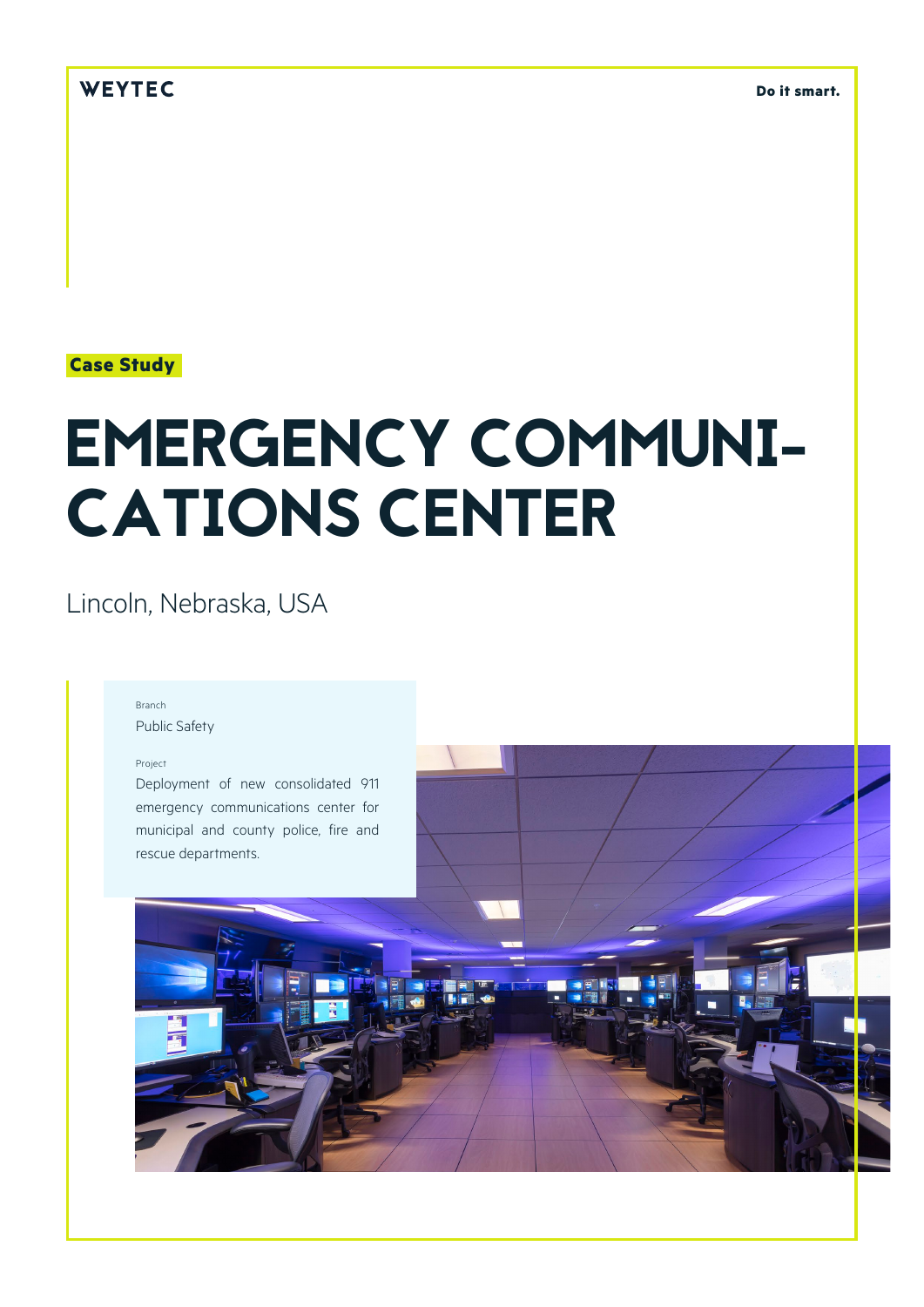#### **The Client**

The City of Lincoln is the capital of the U.S. state of Nebraska and the county seat of Lancaster County. Lincoln is one of only a few cities in the United States where police, fire and communications have all received national accreditation.

The 911 Communications Center is staffed by a team of 36 highly trained communications service operators who provide dispatching service for the Lincoln Police Department, Lincoln Fire & Rescue, the Lancaster County Sheriff's Office and 14 rural fire agencies. The specialists are responsible for receiving, prioritizing and sending appropriate assistance to the citizens.



#### **The Challenge**

Communications Center in Lincoln

The City of Lincoln / Lancaster County is expanding with an ever increasing number of incoming 911 calls, and more operator positions to manage the emergency services.

The Call Center needed a more efficient and scalable solution to combine and connect to their workstations, telephone and radio consoles, and manage their core processes, such as Computer Aided Dispatch, 911 Call Mapping, VoIP Phones and Law Enforcement Record Requests, with a single keyboard and mouse.



WEYTEC workplace with a single keyboard and mouse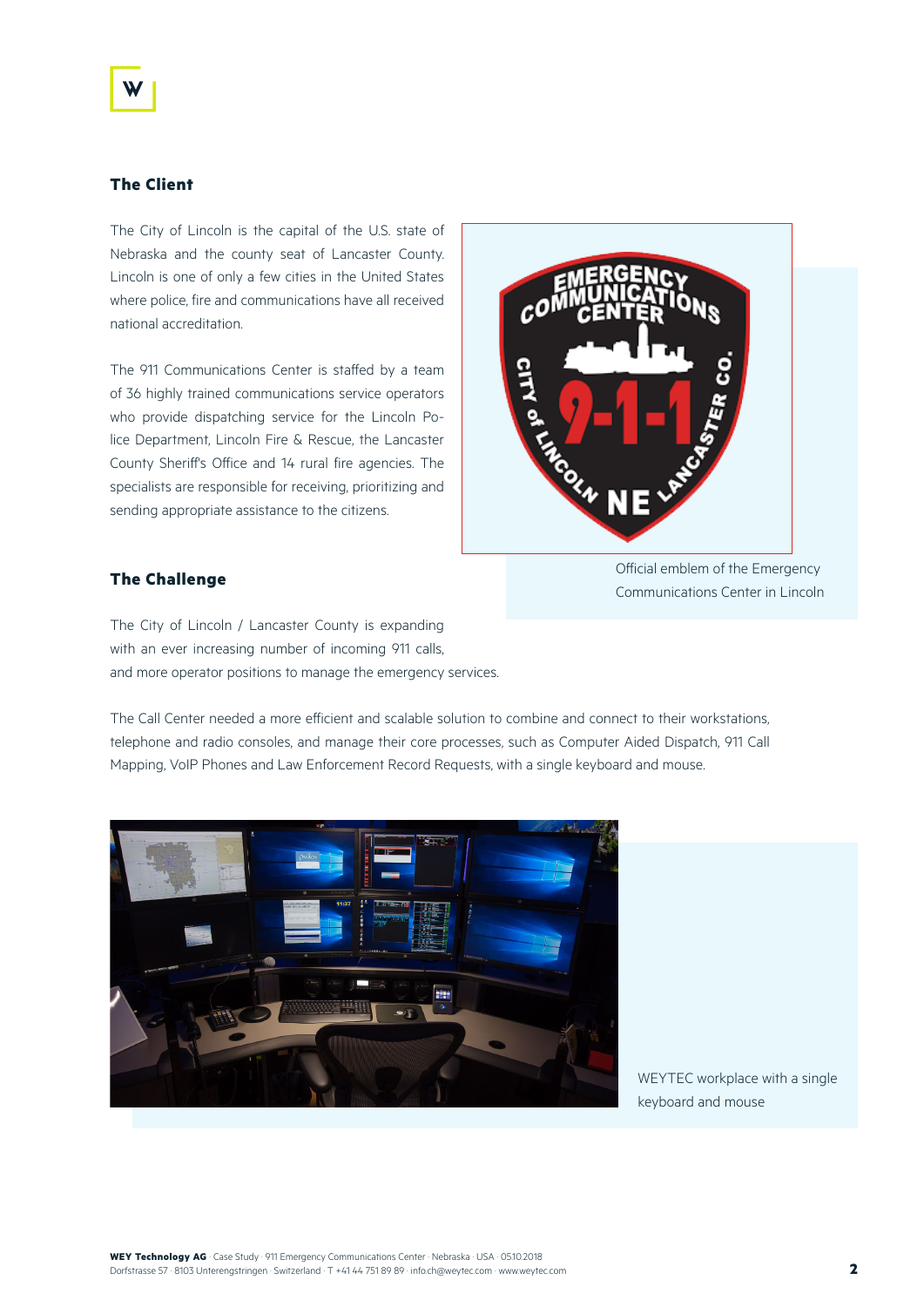#### **Before the Project**

Dispatcher workplaces at the pre-existing communications center were equipped each with two to three local PCs under the desks and as many keyboards and mice on top. The environment was loud and stressful. Operators were using an IP-based mouse switching software that just was not working reliably.

#### **The WEYTEC Solution**

WEYTEC deployed an operator workplace solution based upon ultraFLEX miniPCs, IP Remote extenders using fiber cabling, and USB Deskswitches.

At the desk, everything is housed in a compact 6-slot desk chassis underneath the tabletop. Each dispatcher has one dedicated ultraFLEX miniPC and two additional vendor-specific PCs. Operators use WEYTEC mouse switching to toggle intuitively between their PCs and screens.

The WEYTEC solution removed all the CAD workstations from the dispatch floor and secured them in a controlled temperature and access environment where they are protected, efficiently cooled and easily maintained. One standard 19" rack houses the 18 WEYTEC ultraFLEX miniPCs, while three additional racks house the other 36 vendor specific computers. Fiber has been deployed to connect the operator positions to the sources.



The new Emergency Communications Center

#### **Facts & Figures**

WEYTEC Solution:

- 18 ultraFLEX miniPCs
- 18 IP Remote Transmitters & Receivers
- 18 USB Deskswitches